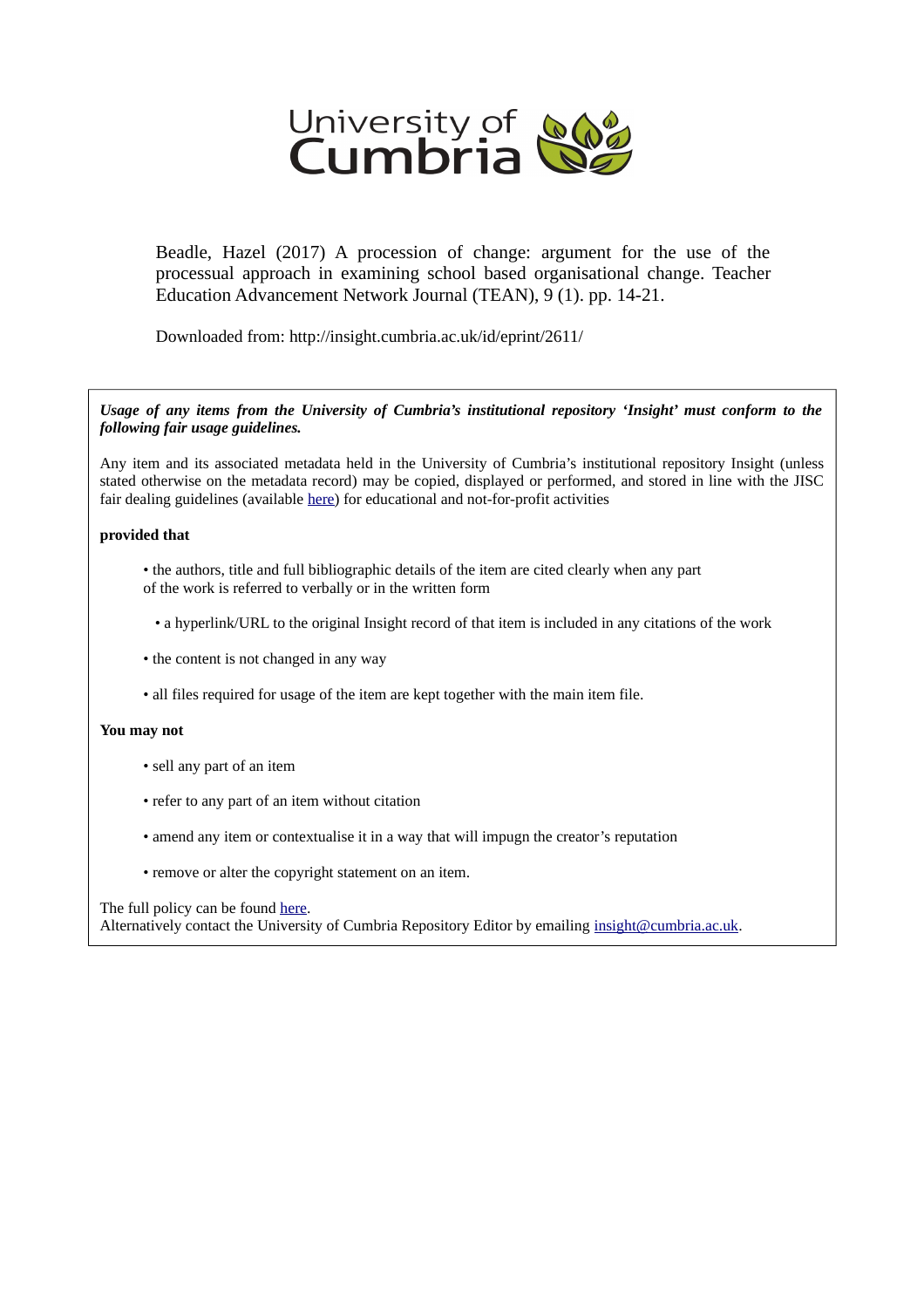# **A procession of change: Argument for the use of the processual approach in examining school based organisational change**

Teacher Education Advancement Network Journal Copyright © 2017 University of Cumbria Vol 9(1) pages 14-21

Hazel Beadle University of Chichester

#### **Abstract**

Change is a regular feature of life. Few would argue that the school environment provides any exception. However, the way that change, and particularly organisational change, is studied is significant to the understanding which is derived. Examinations of school based organisational change have traditionally favoured structural lenses despite alternative approaches having the potential to offer greater value. The outcome plays into the hands of those imposing change, where power and politics might well be exhibited through covert efforts to limit understanding, particularly with regard to the ramifications of the required action.

This paper highlights one alternative to the structural approaches; the processual lens. Here there is acknowledgement that any single change is part of a larger framework of activities. The processual approach does not reflect the simplicity of structural lenses, but it does echo the dynamism found in the school based context. Identifying the link between robust examination of organisational change and use of the processual approach, argument is presented that a failure to consider the validity of the approach in the examination of school based organisational change has ramifications both for understanding and practice.

# **Keywords**

Processual; organisational change; innovation; reconfiguration; resistance; research; method; lens.

#### **Introduction**

Organisational change is acknowledged to have become a regular feature of school life (Fullan, 2009, 2014), with the leadership of that change argued to be high on the research agenda (Riley and Seashore Louis, 2013). The frequency with which this subject is discussed is illustrated by the number of results revealed by a simple Google search on the term 'school change'. It is not, therefore, surprising that with teachers being encouraged to become research practitioners (Burton and Bartlett, 2004; McLaughlin, 2012), not least because of the strength of the argument surrounding the value of site based research to school improvement (Middlewood et al, 1999), that organisational change is regarded to be a popular area of study.

As a supervisor of Masters in Education dissertation studies, I have witnessed the increasing popularity of this subject area over a number of years. However, whilst the value to be derived from examining change appears to be accepted, how such an examination should be conducted is a matter of contention. At the heart of this issue appears to be the choice of the examination lens. A favouring of historical ways of operating, selected regardless of whether an alternative approach might offer new insight and greater value, is apparent.

Contributing to the highlighted contention are forays into innovative research practice. The work of Wallace and Hoyle (2012) provides one example of this innovation. Through a reanalysis of data using the focal perspective of irony, the Wallace and Hoyle work offers new insight on the merger

# **Citation**

Beadle, H. (2017) 'A procession of change: argument for the use of the processual approach in examining school based organisational change', *TEAN Journal*, 9(1), pp.14-21.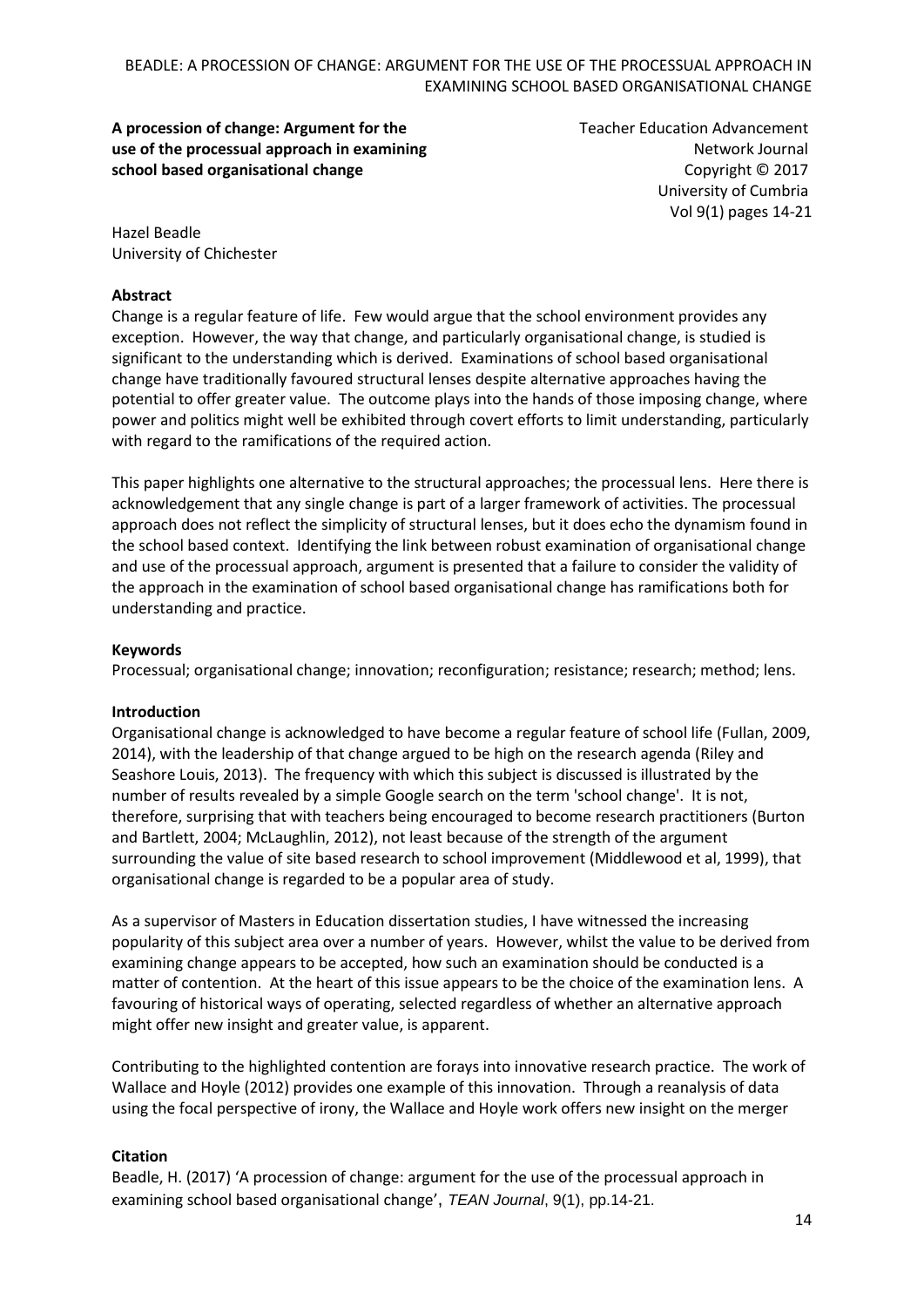between two English primary sector schools. Specifically, Wallace and Hoyle (2012: 976) argue that 'the ironic perspective offers a general heuristic for organizational analysis, a probe which foregrounds disjunction in meanings'. However, the difficulties of the approach, that it requires the toleration of 'cognitive discomforts' (ibid: 997), and the fact that it is 'open to the same contestation as the phenomena under investigation' (ibid: 995), are also acknowledged.

The purpose of this position paper is to identify how one of the more recently popularised theoretical lenses, the processual approach, has the potential to add to the insight to be gained in the study of organisational change and thus why it should be actively considered for use by the school based research practitioner. Specifically, this paper provides an explanation of the processual perspective and, after briefly considering the context of school based change, there is consideration of the functionality of the processual approach in the school based research setting.

# **The processual perspective**

As the processual term indicates, it is the examination of process which is at the core of the perspective. Pettigrew is regarded as having been a key proponent of the processual approach, with publication of his 'The Awakening Giant: Continuity and Change in ICI' text in 1985 stirring interest beyond its original industrial application. That publication was the result of a 10-year study which connected 'economic business research with a broader sociological approach' (Said Business School, 2016).

Pettigrew was not the only person to demonstrate interest in the processual approach as other writers were exploring similar interests at the same time. Willmott, for example, was working to overcome the limitations of research lenses structured around 'opposed vectors' (Fincham, 1992: 748). Furthermore, before Pettigrew's seminal text was published, the approach was regarded to have already established a legacy of popularity within the field of political anthropology (Kurtz, 2001).

Study of the research literature surrounding the processual lens identifies two factors. Firstly, that although there has been significant generic interest surrounding use of the processual approach, the lens has received minimal attention within the body of schools based research literature. This is despite acknowledgement by writers within the education sector (e.g. Fullan, 2008, 2009) of the successful application of other cross sector practices, particularly those drawn from a business domain. Secondly, that where a processual focus is evident, significant heed (e.g. Dawson, 2005; Buchanan et al, 2005; Chia and MacKay, 2007) is paid to the work of Pettigrew.

Despite the identified lack of focus in the schools sector, it was in the 1990s that the processual approach started to be regarded as a key tool in the examination of organisational change. The argument being put forward at that time was that the functionality of the processual approach has the ability to overcome the shortfalls of other lenses (Dawson, 1997; Pettigrew, 1997).

Pettigrew (1997: 338) defines process as 'a sequence of individual and collective events, actions, and activities unfolding over time in context'. The definition emphasises that the processual lens is more extensive than a simple focus on, in the context of schools, the policy which might inform practice albeit that the presence of policy may, indeed, be a factor which contributes towards organisational change. Additionally, Pettigrew (1997:338) places emphasis on the process being dynamic; as illustrated by his use of the 'reality in flight' phraseology. The processual perspective involves temporarily fixing 'the flow of reality: to artificially stabilize it in order that we may better locate, simplify and understand it' (McMurray, 2010: 727).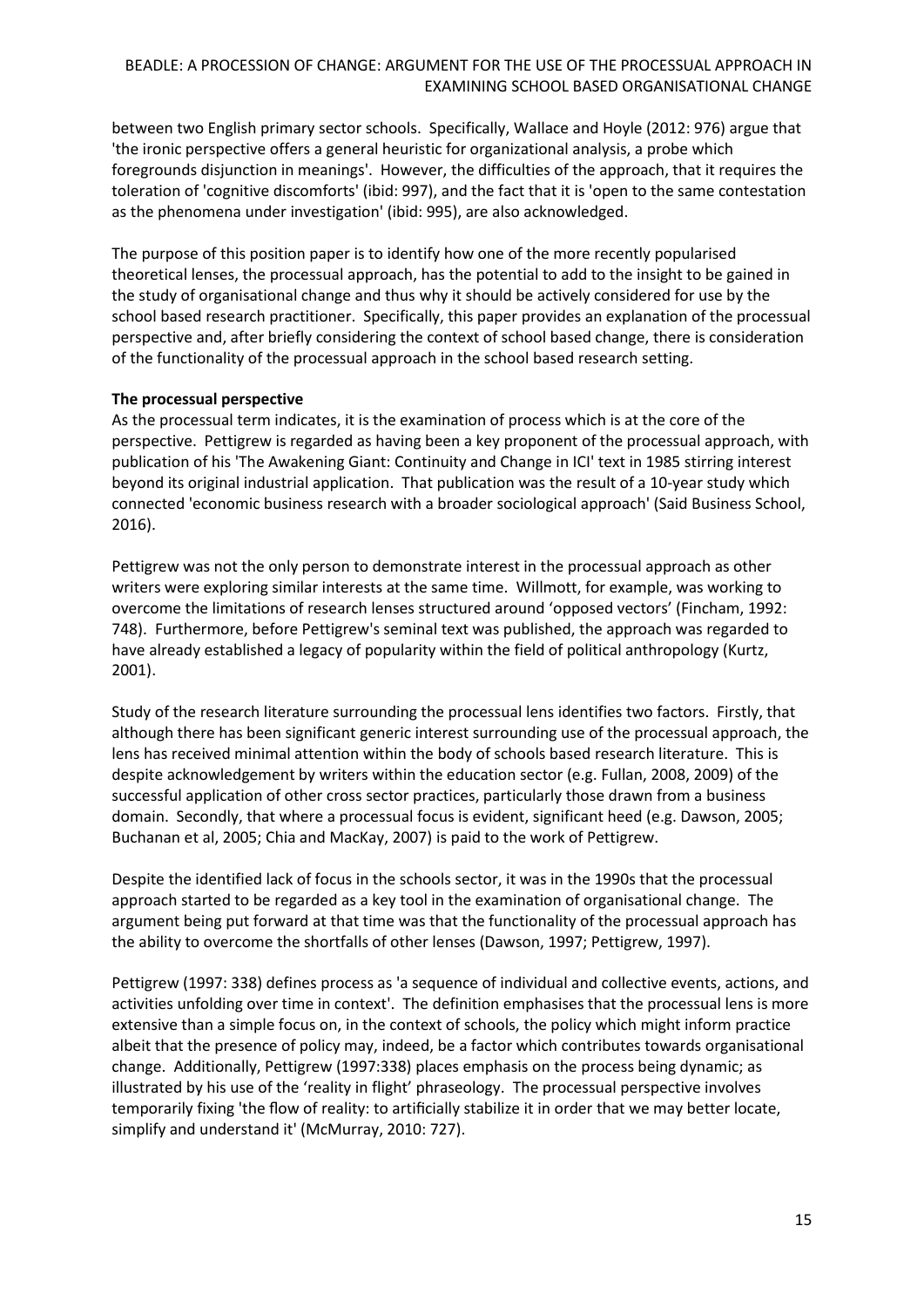Pettigrew (1985) highlights 'the limitations of theories that view change either as a single event or as a discrete series of episodes that can be decontextualised'. Change within the context of a school, for example, is rarely a self contained event, any more than there are 'heroic individuals' who, working alone, can turn around the fortunes of doomed educational institutions (MacBeath and MacDonald, 2013; Coffield et al, 2007). Indeed, with some commonality of authorship identified, Hodgson and Spours (2006) are seen to stress the multi-faceted nature of the broader schools context. They highlight, for example, that the use of a framework which responds to this nature within the 14-19 age sector might have value in being applied more broadly.

The reality is that even small initiatives, either externally imposed or internally devised, take place in the context of, and have ramifications for, other processes or influences. In the presence of a genuine intention to examine change, acknowledging that change has the potential to be the result of more than the simple implementation of a prescribed policy, the argument surrounding the processual approach is one which emphasises the value of metaphorically 'slicing through' the action in order to examine that initiative and the implicating factors whilst they are at work.

At an operational level the gap between the intention or theory underpinning change in the school context and the way that it is encountered or experienced by teaching staff is often bemoaned. This has been evidenced, for example, in research relating to the use by school professionals of the social media platform Twitter (Beadle, 2014). That study identified that what were perceived as being 'the trials and tribulations surrounding school life' were a feature of online postings and that, at times, the postings being made on the Twitter platform reflected the content of the more generically termed 'gripe sites'.

There might well be a gap between intention and the way change is encountered; the unfolding reality. With the pace of change which appears to have become commonplace in the contemporary school context, what Brookes (2006) speaks of in terms of offering a 'ceaseless reform agenda that has been promulgated with almost evangelistic zeal', it is difficult to conceptualise any one person having a complete understanding of the intention and ramifications of all the changes to which a school, and those working within it, may be exposed. It is, therefore, inevitable that many teachers find themselves to be working with an incomplete understanding and that, at times, those in leadership positions may consider themselves as possessing little more clarity than those they supervise.

It is thus the desire to understand operational processes, usually processes associated with organisational change, together with a realisation that any single change is part of a larger framework of activities also requiring examination, which is at the heart of the processual approach. The processual perspective also acknowledges a need to be able to effectively convey the arising detail; that understanding has little value unless it is shared, with that sharing igniting the potential for informed action to be taken. Proponents of the approach have explained this desire in terms of a bridging of the gap between artefact and context (Scarbrough et al, 2008), resulting in 'the relational dynamic as a structural configuration' (Jack et al, 2008: 125).

#### **The context of school based change**

Power and politics are generally regarded to be key influences in organisational change. Indeed, it is argued that an appreciation of the effect of power and politics is central to an understanding of processes which, through an incremental effect, result in the reconfiguration of the organisation (Pettigrew, 1985; Dawson, 2005). It is difficult to see where this might be more apparent than in the context of the contemporary educational environment, where those in school leadership positions can find themselves to be at the forefront of an embittered battle with change.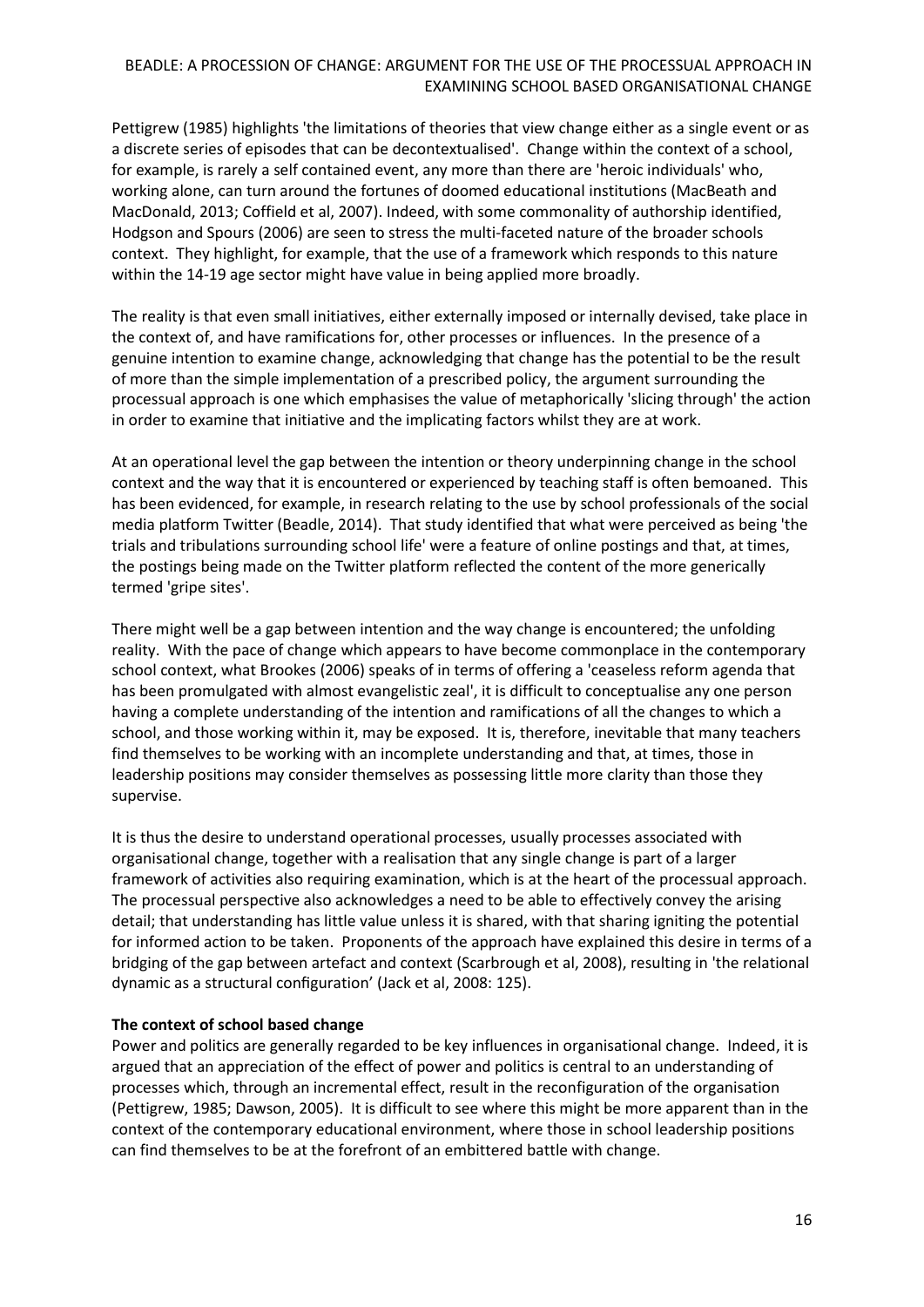Anecdotal stories circulating within the teaching community have been found to emphasise why change cannot, or should not, be introduced (Beadle, 2014). Evident is the effect of change fatigue. Thus, when the need to effect change becomes apparent, those charged with actioning that change can find the difficulties associated with change management to be compounded by the effect of resisting manoeuvres. Indeed, the effort deployed in political manoeuvring can be significant. Empirical research (e.g. Beadle 2016a, 2016b) identifies that both those exerting the resisting force, as well as those commentating on that resistance, consider the effort deployed in thwarting the implementation of change can be greater than that which would have been required to be exerted in simply accepting any proposed initiative. These resistant efforts can be identified within an examination through the use of a processual lens.

What anticipation of resisting effort often fails to accommodate is what may be termed the emotional investment made by those who choose to exert that influence (Brooks, 2012; Severinsson and Markstrom, 2015). Change has a multi-faceted impact and it is here that the processual approach offers particular value since it can be used to establish a clearer understanding. A simple focus on resistance, for example, will highlight any pervading undercurrent and is, in its own right, informative. However, it is just one element of the change context and it risks offering, akin to the effect of the more traditionally used structural lenses regularly adopted in the examination of organisational change both within and outside the school setting, limited insight.

#### **Functionality of the processual approach**

In considering the functionality of the processual approach there is a need to focus on the potential user of the research output. It is acknowledged that the complexity of embracing material where a processual lens has been used can prove problematic, for example for those in management roles who are simply seeking a fleeting engagement with that material in order to locate 'practical tools for action' (Dawson, 2005: 389). Many in the schools sector openly align themselves with this approach, not through a failure to grasp the underpinning purpose of research activities (Yazdifar et al, 2012), although that cannot be entirely discounted, but rather as a consequence of the sector's increasing focus on the 'here and now' wherein the immediacy of a return on the investment made is emphasised (Cooper, 2011; Eckermann et al, 2014). More broadly this has been seen where individuals fail to grasp that there is a difference between training and professional development; albeit that each has the potential to influence the other. Here the impact of the 'how to' approach associated with IN-SErvice Training days (INSET) is acknowledged to have ramifications.

The desire for immediacy is particularly apparent in the context of postgraduate study in the field of education where an underpinning engagement with academic literature, and a requirement to evidence reflection on the relevance of that literature to the teaching professional's context, is apparent. Much of this development is undertaken in the professional's own time and, particularly for those new to postgraduate study, an unanticipated and additional need to engage in reflective academic critique can prove problematic. At the heart of the difficulty is the perception that the material offers limited parallels to the activities undertaken within the bounded context of their classroom.

It is for this reason that some Higher Education Institutions have endeavoured to introduce an informal mentoring relationship into their provision (Bentham and Beadle, 2016). Here academically experienced students are encouraged to provide for the benefit of newer students 'warts and all' accounts of their academic learning journeys. The purpose of this input is to narrow the perceived gap between theory and practice. This may not entirely remove the mystique which the newcomer to postgraduate study finds themselves encountering, but there are reports of reassurance being garnered (ibid).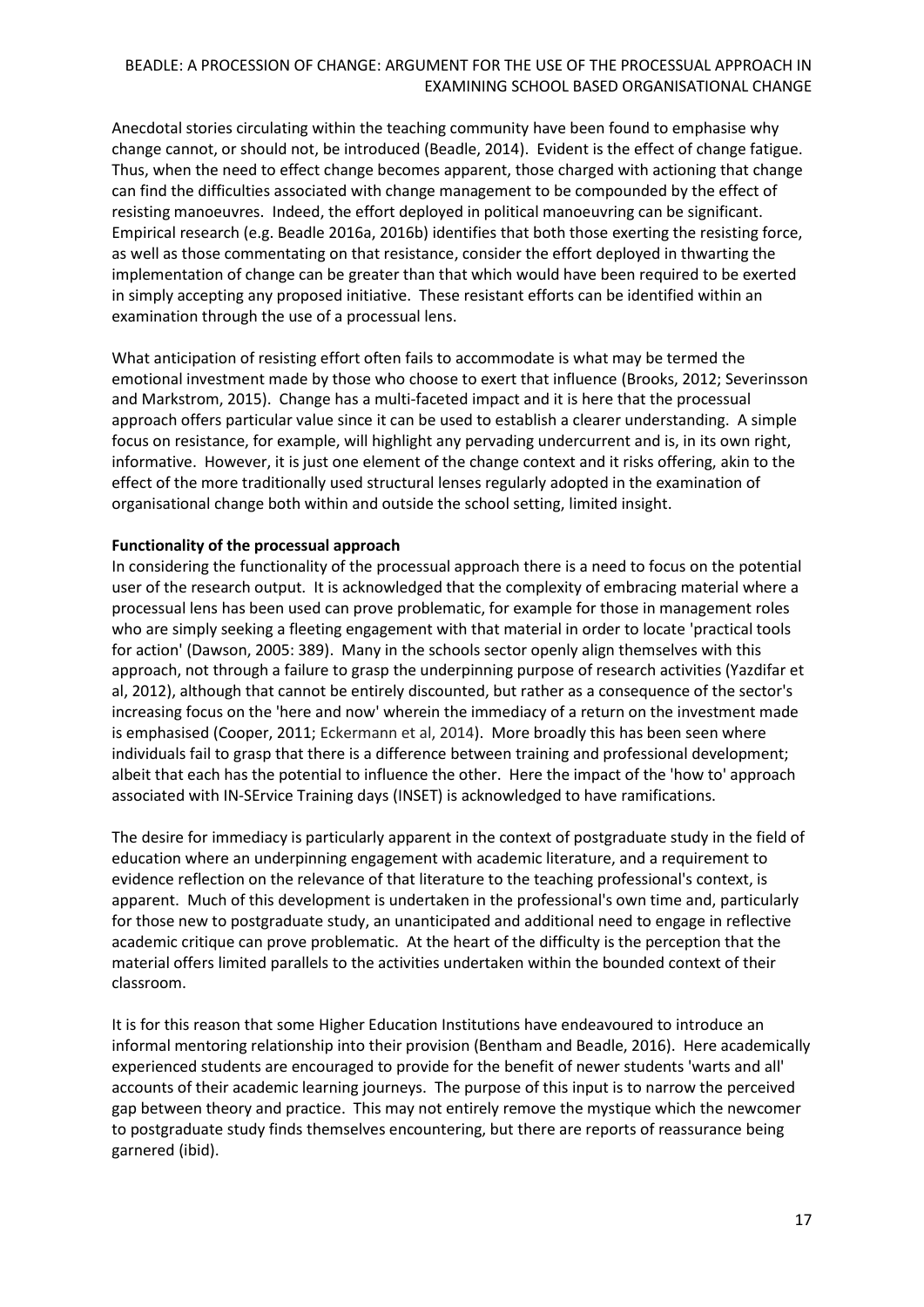Assurance is of particular note in the context of processual understandings for, as Sergi and Hallin (2011) identify, processual research 'involves challenging institutionalized norms'. Sergi and Hallin (2011) write in the context of academic life and their focus is not on the disruption caused to the institution per se, but on how those within the setting have become accustomed to think. In the context of their focus, there is pressure to conform and action is taken to extinguish non-compliant behaviour. A similar approach is exhibited within the school based community when support for structural approaches to school based enquiry are pursued out of habit, rather than as the result of any conviction with regard to their contemporary value. If those within the academic community struggle to embrace processual approaches, it is not surprising that this struggle should be identified beyond that boundary.

The tendency towards using structural approaches is despite that structural output resulting in what Nayak (2008: 173) terms an 'overly simplistic portrayal of theory construction'. Nevertheless, simplicity is valued and this preference has led to critique of Pettigrew's processual related work (Dawson, 2005). Responding to that debate, Dawson (2005) suggests that the underpinning critical focus is too narrow. He argues that the benefits of the processual approach are broad ranging. He purports that it is, in the light of this approach, permitting an understanding of the numerous impacting factors, often factors which are singularly focused upon by individual professions, that the value of the processual lens becomes apparent. However, whilst Dawson (2005) extends his argument by providing examples of those who might seek a greater understanding of organisational change, the absence of a direct focus on the school context is apparent. Here the profession is, at best, swept up within the broad brush 'and others' phraseology.

In presenting his argument Dawson (2005) does not deny that the processual approach is inherently complex. Furthermore, in emphasising this complexity it is almost inevitable that Dawson's work will have deterred many from exploring the potential to use a processual approach in their examination of change. However, whilst Dawson has played a significant role in publicising the complex nature of the processual approach, he is not alone in having highlighted this complexity. Others putting forward a similar perspective include Morsing (1997), Koivunen (2007) and, more recently, Fearon et al (2013).

With many difficulties apparent, why should the school based research practitioner take the trouble to consider engaging with the processual approach? Despite appearing to have taken a chequered role in furthering the use of this lens, Dawson (1997: 393) suggests that the complexities associated with use of the processual approach are little more than a reflection of 'the interconnected and dynamic processes inherent in everyday life'; a dynamism which this paper has already identified to be evident in the school based context. Furthermore, the processual approach is identified (Dawson, 2003; Fearon et al, 2013) to be cognisant of the needs and priorities of research participants, thus increasing the potential to accurately reflect their perspectives both in account and in the subsequent theorising. It is as a result of the theorising that practical application can take place and thus the value to be offered can be established.

As Yazdifar et al (2012: 46) acknowledge, there is no guarantee of success in effecting organisational change even where 'change initiatives are well established and planned, with a great deal of information, advice and assistance available'. In other words, organisational change may not prove successful even where there appears to be a sound underpinning argument for bringing that change into play. The reality of school life can be far removed from the political positions of key stakeholders. In the context of organisational change, the processual approach is one which responds to, rather glosses over, such influences (Siehl, 1986) and it is this responsive ability, that the apparent 'messiness' in effecting change in a school setting need not be the consequence of an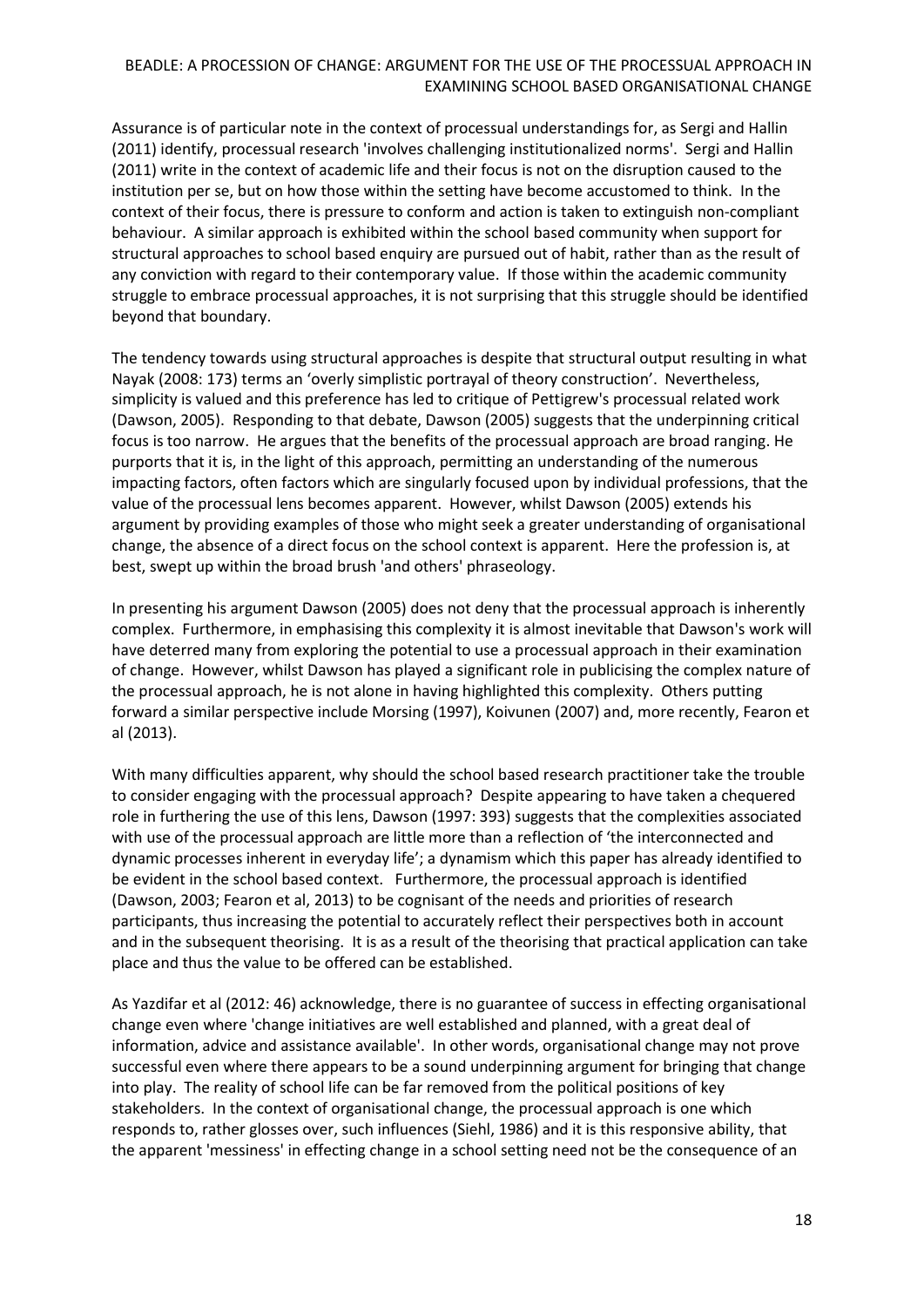inherent shortfall in leadership, which contributes to the potential insight to be offered by the processual approach.

#### **Finalising the argument for use of the processual approach**

This paper has identified there to be an acknowledged link between robust examination of organisational change and use of the processual approach. Indeed, the processual approach is identified as having the potential to provide a more compelling view of change than that offered by the historically favoured structural lenses of examination. The approach acknowledges the complexities of organisational life and its variant influences. As Dawson (2005: 387) claims, the approach is one which responds to 'the need for a broader understanding of the complex, untidy and messy nature of change'. This is an acknowledgement which highlights that whilst a specific element of change may be of particular focus, such as the implementation of policy, change is a multi-faceted process.

Despite the evident merits of the processual lens, the approach has been identified to be one which has yet to find significant favour within the schools sector. This shortfall, and the contention exhibited through practice that examination of school based change can be robustly addressed using the more historically favoured structural lenses, denies both the sector, the broader research community, but particularly the researching practitioner and their school, the opportunity to derive significant methodological and empirical insight.

The failure to make effective use of the processual approach within the schools sector is surprising, not least because of the extent of school related change which has, and continues to, occur. However, the effect does play into the hands of those imposing change, where power and politics might well be exhibited through covert efforts to limit understanding, particularly of the ramifications of intended or required action. As this paper has identified, understanding has little value unless it is shared. That sharing might well lead to a better informed school teaching community, with the potential ramifications for practice, and action taken, being significant.

#### **References**

- Beadle, H. (2014). The Tweet smell of success: Perceptions of Twitter as a CPD Tool. In the *International Professional Development Association 2014 International Conference - Rethinking Models of Professional Learning*, 28th to 29th November 2014, Aston University Conference Centre, Birmingham.
- Beadle, H. (2016a). Doctoring a Tweet: Concerns arising from organisational adoption of social media. In the *17th International conference on HRD research and practice across Europe - Leadership, Diversity and Changing Practices in HRD in a Global context*, 8th to 10th June 2016, Manchester Metropolitan University, Manchester.
- Beadle, H. (2016b). Curiosity filled the Tweet: Educational research participants' perspectives of engagement through Twitter. In the *British Educational Leadership, Management and Administration Society (BELMAS) 2016 Conference*, 8th to 10th July 2016, Carden Park, Cheshire.
- Bentham, S. and Beadle, H. (2016). Remastering the Masters: Responding to student demands. Accepted for the *Teacher Education Policy in Europe Network (TEPE) 2016 Conference*, 19th to 21st May 2016, Valetta, Malta.
- Brooks, G. (2012). *Misbehavior, its dimensions and relationship to commitment in organisations.* In L. Taska, A. Barnes and D. Lewin (Eds). Advances in Industrial and Labor Relations: Rethinking Misbehavior and Resistance in Organizations pp.237-257. Bingley: Emerald.
- Brookes, M (2006, 25th August). Leaders sickened by pace of change. *Times Educational Supplement*, 4700, p.17.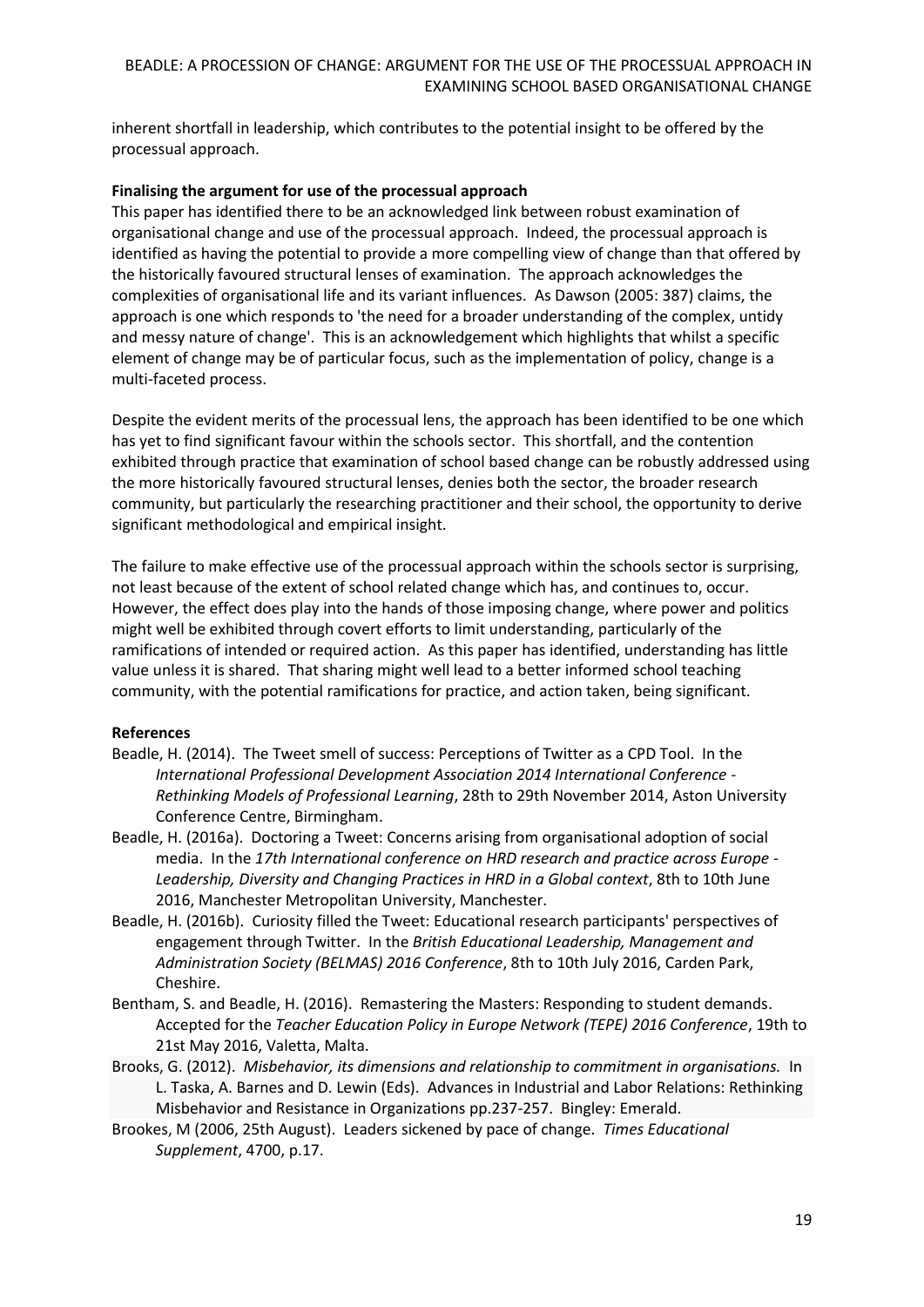Buchanan, D., Abbott, S., Bentley, J., Lanceley, A. and Meyer, J. (2005). 'Let's be PALS: User-Driven Organizational Change in Healthcare'. *British Journal of Management,* 16(4), pp.315-328.

Burton, D. and Bartlett, S. (2004). *Practitioner Research for Teachers*. London: Sage.

- Chia, R. and MacKay, B. (2007). 'Post-processual challenges for the emerging strategy-as-practice perspective: Discovering strategy in the logic of practice'. *Human Relations,* 60(1), pp.217- 242.
- Coffield, F., Edward, S., Finlay, I., Hodgson, A., Spours, K., Steer, R. and Gregson, M. (2007). How policy impacts on practice and how practice does not impact on policy. *British Educational Research Journal,* 33(5), pp.723-741.

Cooper, K. (2011). Budgeting based on results. *Education Digest*, 76(9), pp.4-8.

- Dawson, P. (1997). 'In at the deep end: conducting processual research on organisational change'. *Scandinavian Journal of Management,* 13(4), pp.389-405.
- Dawson, P. (2003). *Reshaping change: A processual perspective*. London: Routledge.
- Dawson, P. (2005). 'Changing manufacturing practices: an appraisal of the processual approach'. *Human Factors and Ergonomics in Manufacturing,* 15(4), pp.385-402.
- Eckermann, S., Dawber, J., Yeatman, H., Quinsey, K. and Morris, D. (2014). Evaluating return on investment in a school based health promotion and prevention program: The investment multiplier for the Stephanie Alexander Kitchen Garden National Program. *Social Science and Medicine,* 114, pp.103-111.
- Fearon, C., Manship, S., McLaughlin, H. and Jackson, S. (2013). 'Making the case for 'techno-change alignment': A processual approach for understanding technology-enabled organisational change'. *European Business Review,* 25(2), pp.147-162.
- Fincham, R. (1992). 'Perspectives on power: Processual, institutional and 'internal' forms of organizational power'. *Journal of Management Studies,* 29(6), pp.741-760.
- Fullan, M. (2008). *The six secrets of change*. San Francisco: Jossey-Bass.
- Fullan, M. (2009). *The challenge of change. Start school improvement now!* London: Sage.
- Fullan, M. (2014). *Leading in a culture of change: Personal Action Guide and Workbook.* San Francisco: Jossey-Bass.
- Hodgson, A. and Spours, K. (2006). An analytical framework for policy engagement: The contested case of 14-19 reform in England. *Journal of Education Policy,* 21(6), pp.679-696.
- Jack, S., Drakopoulou Dodd, S. and Anderson, A. (2008). 'Change and the development of entrepreneurial networks over time: A processual perspective'. *Entrepreneurship and Regional Development*, 20(2), pp.125-159.
- Koivunen, N. (2007). 'The processual nature of leadership discourses'. *Scandinavian Journal of Management,* 23(3), pp.285-305.
- Kurtz, D. (2001). *Political anthropology: Paradigms and Power.* Boulder: Westview.
- MacBeath, J. and MacDonald, A. (2013). *Four dilemmas, three heresies and a matrix.* In K. Riley and K. Seashore Louis (Eds). Leadership for change and school reform: International perspectives pp.13-29. London: Routledge Falmer.
- McLaughlin, C. (2012). *Creating a place for research in schools: Flowing with the tide or swimming upstream?* In I. Saleh and M. Khine (Eds), Practitioner Research in Teacher Education: Theory and Best Practices pp.1-20. Oxford: Peter Lang.
- McMurray, R. (2010). 'Tracing experiences of NHS change in England: A process philosophy perspective'. *Public Administration,* 88(3), pp.724-740.
- Middlewood, D., Coleman, M. and Lumby, J. (1999). *Practitioner research in Education: Making a difference*. London: Sage.
- Morsing, M. (1997). 'Organizational change a processual approach Dawson, P'. *Organization Studies,* 18(3), pp.532-535.
- Nayak, A. (2008). 'On the way to theory: A processual approach'. *Organization Studies,* 29(2), pp.173-190.
- Pettigrew, A. (1985). *The Awakening Giant: Continuity and Change in ICI.* Oxford: Blackwell.